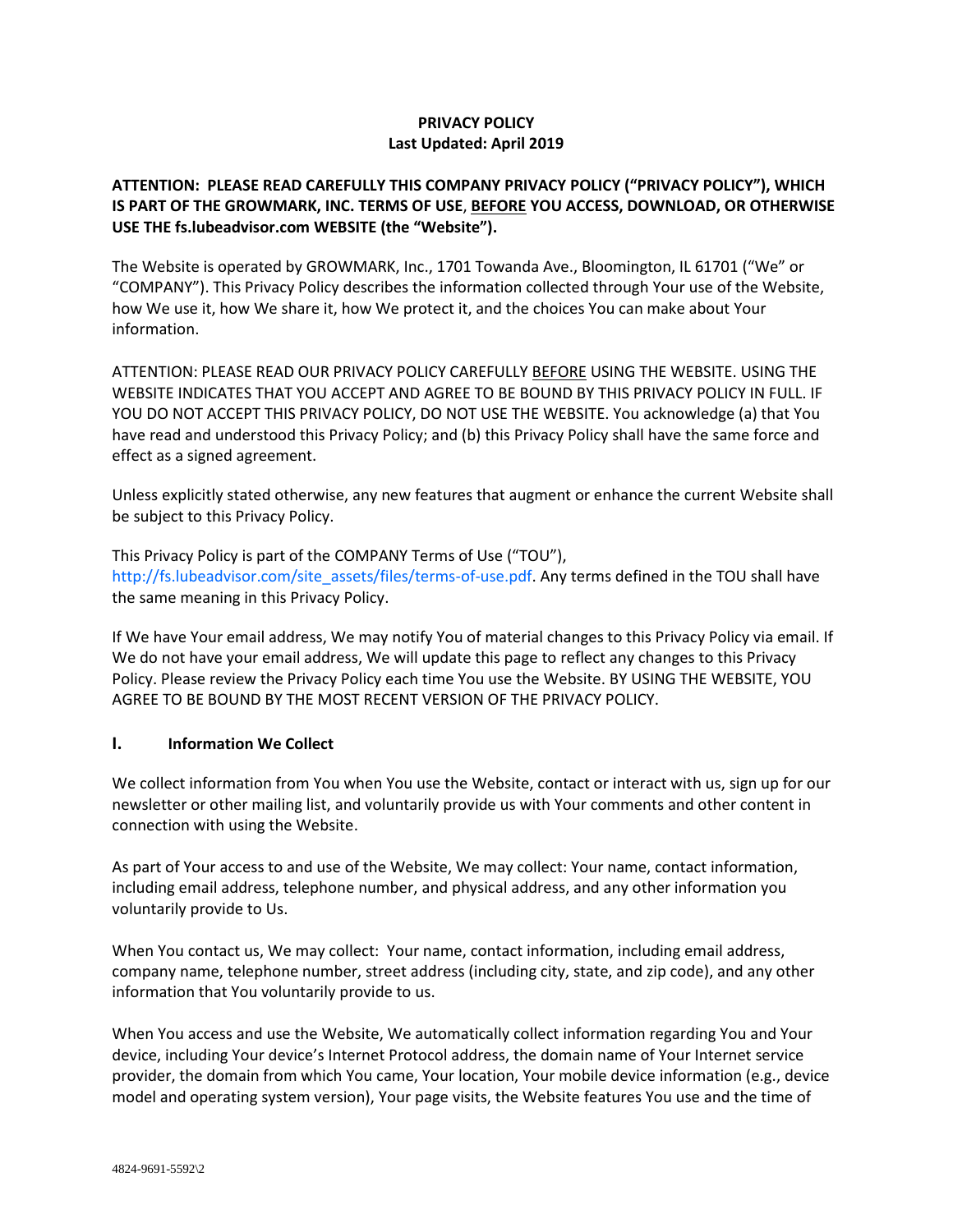Your use, Your social sharing activity, and aggregated information that cannot be used to specifically identify You. Additional information collected is described in the Analytics and Cookies sections below.

We may collect information about You from third-party sources. The Website may provide links to our Facebook, LinkedIn, Twitter, Vimeo, and YouTube pages. If You connect with these websites through the Website, We may receive personal information about You.

We may combine all of the information We collect from or about You and use it in the manner described in this Privacy Policy.

### **II. How We Use Your Information**

We use the information that We collect for several purposes, including:

- The purposes for which You provided it;
- To provide information and services to You, including requested quotes;
- To process and respond to Your inquiries and comments;
- To help You locate dealers;
- To interface with scholarship recipients, and sweepstakes and essay contest winners;
- To contact You for market research purposes and to use this information to customize the Website according to Your interests;
- To display relevant advertising across websites, and to tailor messages to You based on products or services You previously viewed on our Website, or those of our members;
- To administer, operate, and improve the Website or to further our mission;
- To personalize and enhance Your experience using the Website;
- To send periodic emails. If You choose, the email address You provide may be used to send You occasional news, updates, related product or service information, etc. Note: If at any time You would like to unsubscribe from receiving future emails, We include detailed unsubscribe instructions at the bottom of each email;
- To generate and review reports and data about our user base and Website usage patterns;
- To analyze the accuracy, effectiveness, usability, or popularity of the Website;
- To compile aggregate data for internal and external business purposes;
- To prevent fraud and abuse of the Website and to otherwise protect users and visitors and our business;
- To assist law enforcement and respond to subpoenas; and
- To perform other business activities as needed, or as described elsewhere in this Privacy Policy.
- As explained elsewhere in this Privacy Policy, personal information We collect may be processed by our partners in providing services related to the Website (such as administration services, technical services relating to the maintenance, servicing, and upgrading of software, hosting services, customer service, data migration services, payment processing services, and analytical services, among others).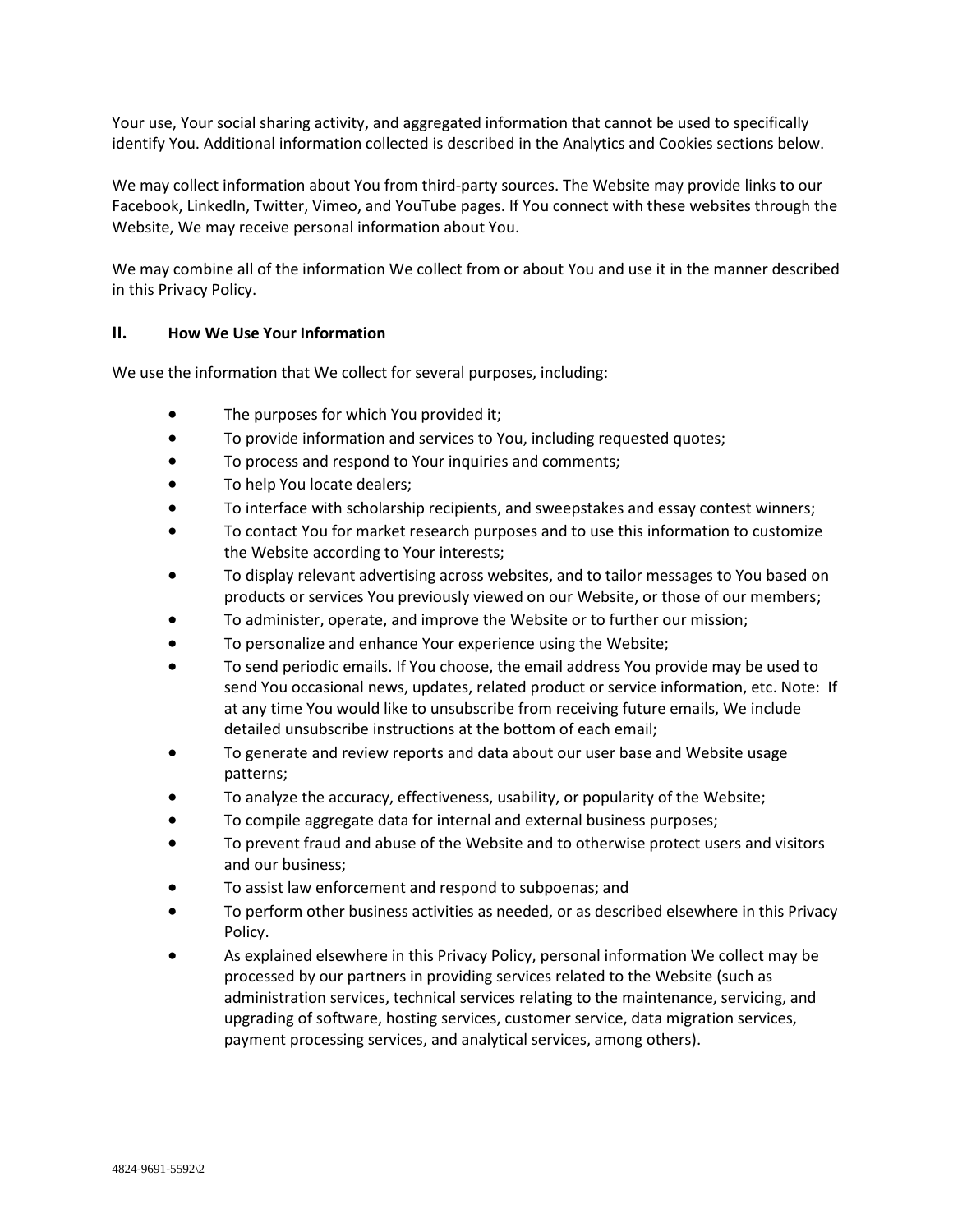# **III. How Your Information is Disclosed**

Information may be disclosed to third parties, including our members and product and service providers, in accordance with our Privacy Policy. Please note that a user may choose not to share certain information as described in the Analytics section below.

**A. Third Party Service Providers and Business Partners**. We may use third-party service providers and business partners to perform functions in connection with the Website, such as email marketing, site analytics, social sharing, relationship management, functions related to analyzing and improving the Website usefulness, reliability, user experience, and operation, data storage, employment application collection and processing, and as otherwise described in this Privacy Policy. We also may share Your personal information with these providers and partners for their direct marketing and promotional purposes, and so they can provide services to You.

• **Campaign Monitor**. We use Campaign Monitor to disseminate electronic marketing materials. Campaign Monitor may collect information from users subscribing to COMPANY's newsletters and otherwise receiving COMPANY's promotional emails, including mobile phone number, email address, email client type, IP address, Internet service provider domain name, device information (e.g., device model, operating system, and web browser version, language, and time zone), device location, and information about Your interaction with an email. For more information, please visit Campaign Monitor's privacy policy, [https://www.campaignmonitor.com/policies/#privacy-policy.](https://www.campaignmonitor.com/policies/#privacy-policy)

• **Facebook**. By clicking on the Facebook button on the Website, You will be automatically transported to the official Facebook Page for COMPANY.

• **LinkedIn**. By clicking on the LinkedIn button on the Website, You will be automatically transported to the official LinkedIn Page for COMPANY.

• **Twitter**. By clicking on the Twitter button on the Website, You will automatically be transported to the official Twitter Feed of COMPANY.

• **Vimeo**. By clicking on the Vimeo button on the Website, You will automatically be transported to the official Vimeo Page of COMPANY.

• **Youtube**. By clicking on the YouTube button on the Website, You will automatically be transported to the official YouTube Page of COMPANY.

**B. Business Changes.** If We become involved in a merger, acquisition, sale of assets, joint venture, securities offering, bankruptcy, reorganization, liquidation, dissolution, or other transaction, or if the ownership of all or substantially all of our business otherwise changes, We may transfer Your information to a third party or parties in connection therewith.

**C. Subsidiaries, Affiliates, and member cooperatives.** We may also share Your information with our subsidiaries, affiliates, and member cooperatives for purposes consistent with this Privacy Policy. Our affiliates will be required to maintain that information in accordance with this Privacy Policy.

**D. Investigations and Law.** We may disclose information about You to third parties if We believe that such disclosure is necessary to: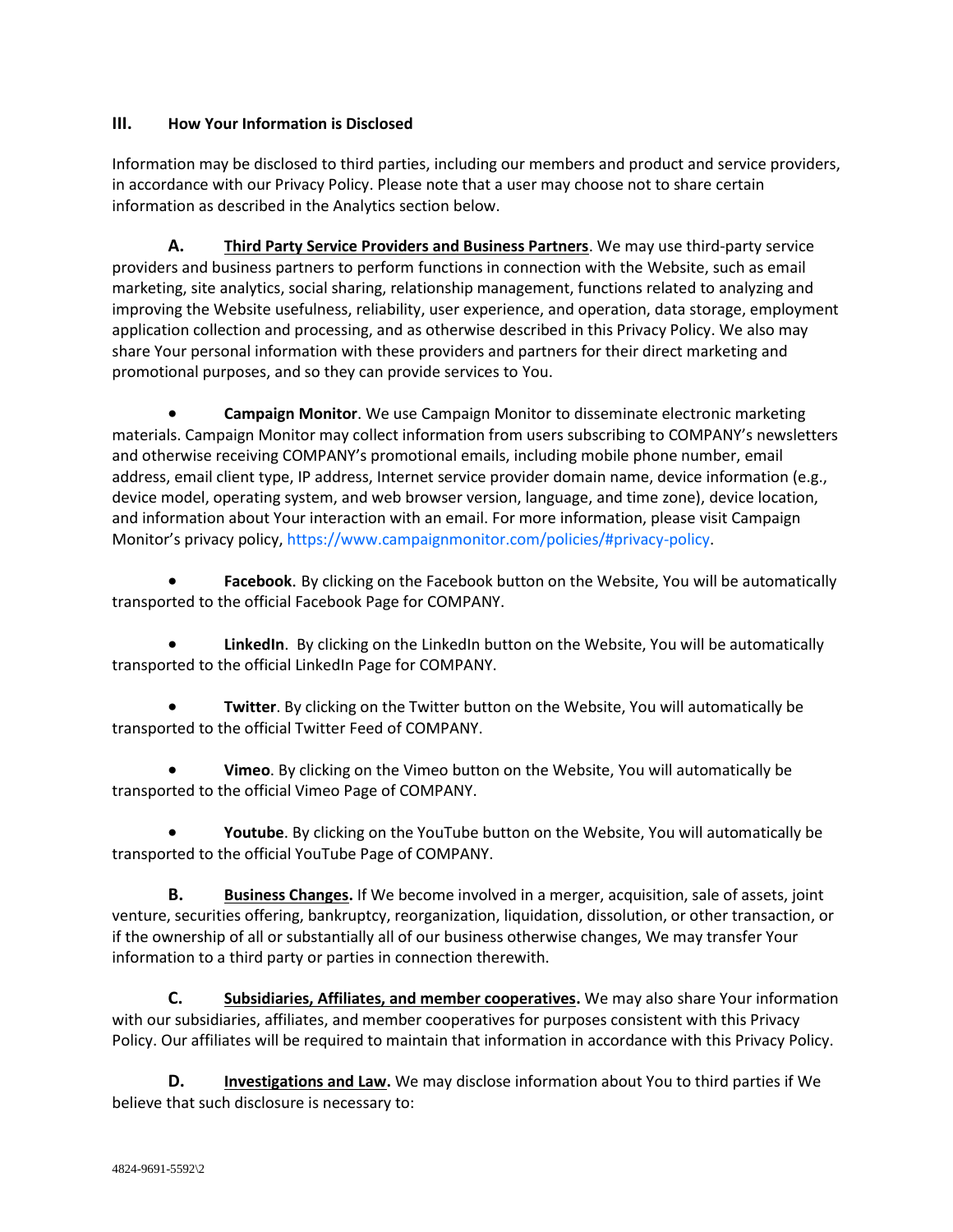- Comply with the law or guidance and cooperate with government or law enforcement officials or private parties;
- Investigate, prevent, or take action regarding suspected illegal activities, suspected fraud, the rights, reputation, safety, and property of us, users or others, or violations of our policies or other agreements with us;
- Respond to claims and legal process (for example, subpoenas); and/or
- Protect against legal liability.

**E. Aggregated Information.** We may share aggregated information relating to users of the Website with affiliated or unaffiliated third parties. This aggregated information does not contain personal information about any user.

**F. Analytics.** We use third-party analytics tools to better understand who is using the Website and how people are using it. These tools may use cookies and other technologies to collect information about Your use of the Website and Your preferences and activities. These tools collect information sent by Your device or the Website and other information that assists us in improving the Website. This information may be used to analyze and track data, determine the popularity of certain content, and better understand Your online activity, among other things.

We use SharpSpring to help us understand how users engage with the Website. SharpSpring uses cookies to collect information such as email address, IP address, device type and manufacturer, operating system version and name, geographic location, screen resolution, and browsing information, including the pages viewed, time spent on each page, and clickstream data, among other historical traffic records. We use this information to improve the Website performance, availability, and usability, and as otherwise described in this Privacy Policy. Please see<https://sharpspring.com/legal/privacy/> for information about how SharpSpring uses this information, and visit

<https://sharpspring.com/legal/sharpspring-cookie-policy/> for information about how to manage your browser cookies.

We use Google Analytics to better understand who is using the Website and how people are using it. Google Analytics uses cookies to collect and store information such as Website pages visited, places where users click, time spent on each Website page, Internet Protocol address, type of operating system used, located-based data, device ID, search history, gender, age, and phone number. We use this information to improve the Website and as otherwise described in this Privacy Policy. Please see <https://policies.google.com/technologies/partner-sites> for information about how Google Analytics uses this information, and visit<https://tools.google.com/dlpage/gaoptout> for information about the Google Analytics Opt-out Browser Add-on. Google may track your activity over time and across websites.

# **G. Cookies and Other Tracking Technologies**

We, along with third parties, use cookies, local storage objects, Web beacons, and other technologies. These technologies are used for tracking, analytics, and personalization and optimization of the Website.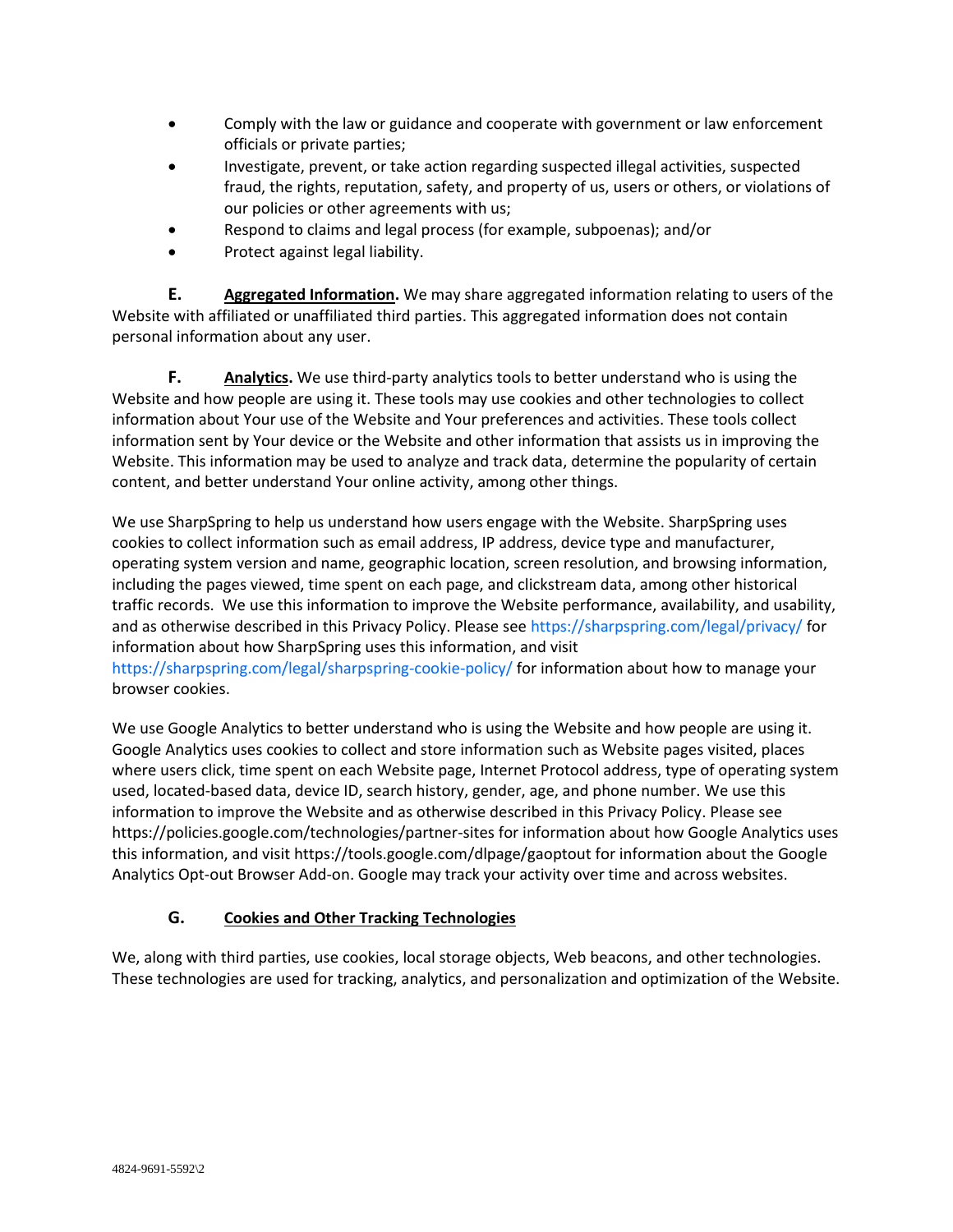Cookies are small files that are transferred to and stored on Your computer through Your Web browser (if You allow it) that enable the website's or service provider's system to recognize Your browser and capture and remember certain information. You can instruct Your browser to stop accepting cookies. But, if You do not accept cookies, You may not be able to use all portions or all functionality of the Website. Additionally, note that clearing cookies from Your browser will remove opt-outs because they are stored in cookies.

- Persistent cookies remain on the visitor's computer after the browser has been closed.
- Session cookies exist only during a visitor's online session and disappear from the visitor's computer when he/she closes the browser software.

Flash cookies (also known as local shared objects) are data files that can be created on Your computer by the websites You visit, and are a way for websites to store information for later use. Flash cookies are stored in different parts of Your computer from ordinary browser cookies. You can disable the storage of flash cookies. For additional information about managing and disabling flash cookies, please visit https://helpx.adobe.com/flash-player/kb/disable-local-shared-objects-flash.html.

Web beacons are small strings of code that provide a method for delivering a graphic image on a Web page or in an email message for the purpose of transferring data. You can disable the ability of Web beacons to capture information by blocking cookies.

We use cookies and other tracking technologies on the website to help us understand and save Your preferences and interests, so We can personalize Your future visits and compile aggregate data about website traffic and website interaction to offer better website experiences and tools in the future.

Some of our business partners, such as our analytics providers, advertising networks, and social media connections, also use cookies and other tracking technologies on our website, some of which may track users across websites and over time.

# **IV. Security**

We implement a variety of security measures to protect the safety of Your personal information when You enter, submit, or access Your personal information.

While We take reasonable measures to protect the information You submit via the Website against loss, theft, and unauthorized use, disclosure, or modification, We cannot guarantee its absolute security. No Internet, email, or mobile application transmission is ever fully secure or error free. Email or other messages sent through the Website may not be secure. You should use caution whenever submitting information through the Website, and take special care in deciding with which information You provide us.

We cannot guarantee that transmissions of Your personal information will be fully secure and that third parties will never be able to defeat our security measures or the security measures of our partners. WE ASSUME NO LIABILITY FOR DISCLOSURE OF YOUR INFORMATION DUE TO TRANSMISSION ERRORS, THIRD PARTY ACCESS, OR CAUSES BEYOND OUR CONTROL.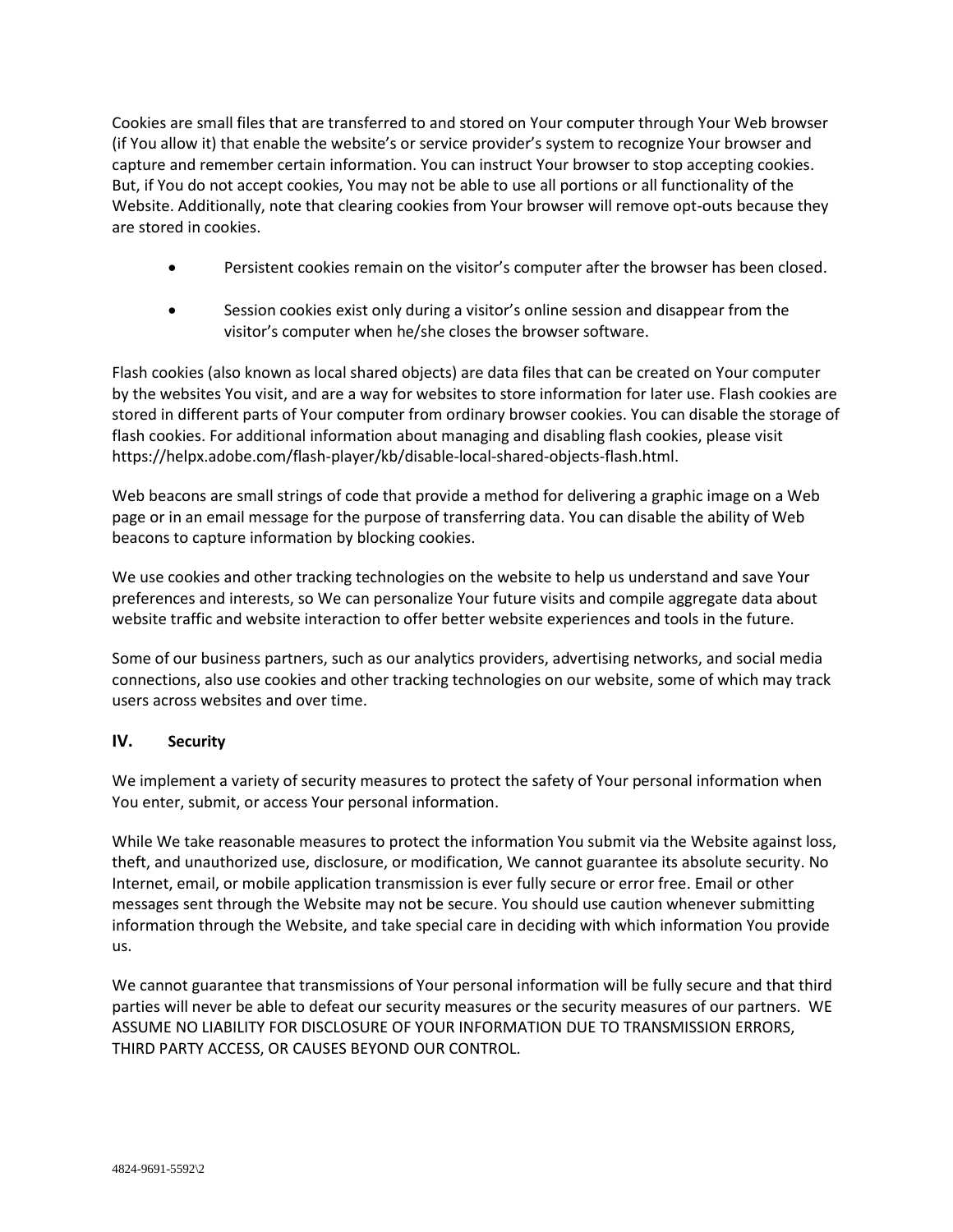# **V. Data Retention Policy, Managing Your Information**

We will retain Your information for as long as You use the Website and for a reasonable time thereafter. We may maintain anonymized or aggregated data, including usage data, for analytics purposes. We may retain and use Your information as necessary to comply with our legal obligations, resolve disputes, and/or for the period required by laws in applicable jurisdictions. Please note that some or all of the information We have collected may be required for the Website to function properly.

## **VI. Links to Other Websites or Applications**

This Privacy Policy applies only to the Website. The Website may contain links to other websites or apps, or may forward users to other websites or apps, that We may not own or operate, and to which this Privacy Policy does not apply. The links from the Website do not imply that We endorse or have reviewed these websites or apps. The policies and procedures We describe here do not apply to these websites or apps. We neither can control nor are responsible for the privacy practices or content of these websites or apps. We suggest contacting these websites or app providers directly for information on their privacy policies. Nonetheless, we seek to protect the integrity of our Website, and welcome any feedback about these linked websites and mobile applications.

### **VII. Your Choices Regarding Your Information**

You have choices regarding the use of information by the Website.

• **Changing Your Information** – To change Your information, please log-in to your account, if applicable, or contact us at [WebsitePrivacy@FSsystem.com.](mailto:WebsitePrivacy@FSsystem.com)

### **VIII. Information Collected From Other Websites and Mobile Applications and Do Not Track Policy**

Your browser or device may offer You a "Do Not Track" option, which allows You to signal to operators of websites, web applications, mobile applications, and services (including behavioral advertising services) that You do not wish such operators to track certain of Your online activities over time and/or across different websites or applications. Our Website does not support Do Not Track requests at this time, which means that We, or our analytics providers or other third parties with which We are working, may collect information about Your online activity both during and after Your use of the Website.

### **IX. Children**

Our Website is not intended for children under 16 years of age. We do not knowingly collect personal information from an individual under age 16. If You are under the age of 16, please do not submit any personal information through the Website. If You have reason to believe that We may have accidentally received personal information from an individual under age 16, please contact us immediately by emailing us at [WebsitePrivacy@FSsystem.com.](mailto:WebsitePrivacy@FSsystem.com)

### **X. Changes to Privacy Policy**

We reserve the right to update or modify this Privacy Policy at any time and from time to time without prior notice. Please review this Privacy Policy periodically, and especially before You provide any information. This Privacy Policy was made effective on the date indicated above.